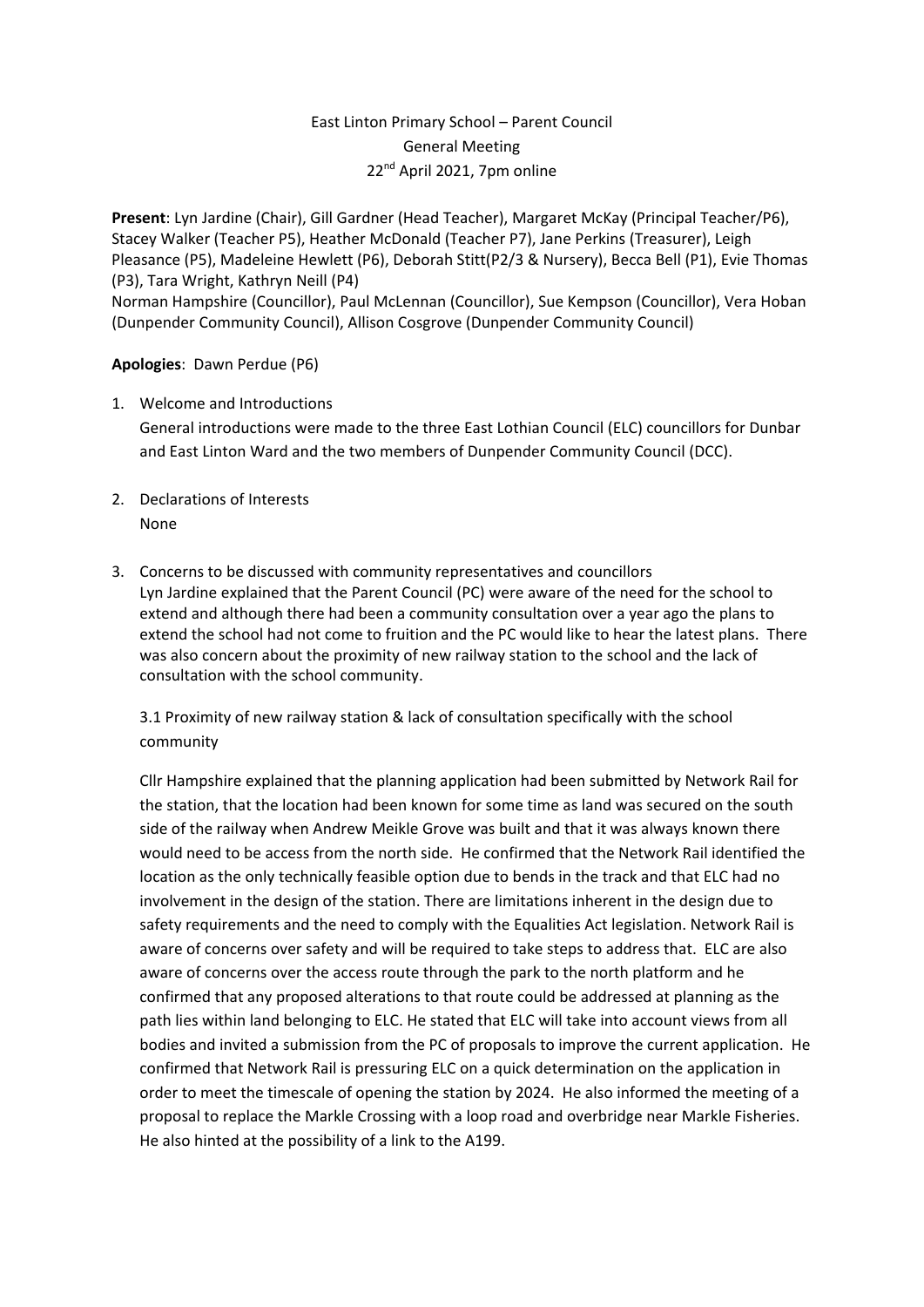Cllr McLennan confirmed that the planning consultation period is now closed and referred to a previous public meeting where these issues were raised with Network Rail. He also suggested that Network Rail would be willing to attend a future meeting as they could not be present tonight. Lyn Jardine stated that Alan Brooking from Network Rail has offered to work with the school on rail safety and remediation.

Lyn Jardine asked the DCC representatives about the statutory obligation DCC has to comment on planning application and whether they had thought to consult the school. Vera Hoban raised the point that she has recently joined DCC and having been former pupil at EL Primary and a teacher for many years had a particular interest in the school so asked to join the PC as a conduit for information sharing but her application was turned down. There was a general discussion on the constitution and whether the PC was only open to parents and carers. Allison Cosgrove confirmed that she had previously served as a community rep on the PC and it was generally agreed that if the constitution allowed the PC would be happy to have wider engagement with the community in order to improve communication on issues such as planning. Vera Hoban will serve as a co-opted member going forward.

## 3.2 Use of school land for access pathway to new station

It was noted that there is a conflict between DCC and the PC about the park land and what it should be used for. The PC agreed to document their concerns over the route of the station access path as part of their submission to ELC.

Cllr McLennan confirmed that public consultation was closed on  $27<sup>th</sup>$  January and applications are normally determined within 8 weeks but due to the size of the application this has not completed in the normal timescale. Cllr Hampshire confirmed that any non-material alterations would still be considered and advised that a submission from the PC would carry more weight than individual submissions and that the PC should write to both ELC planning and the landscape and countryside department who are responsible for park maintenance. He confirmed that although Network Rail has pledged to look at the issues raised at the public meeting a formal submission from the PC would ensure this was taken seriously. Cllr Kempson raised the point that the path network is very important and should be included in the planning consent to ensure easier enforcement in the case of any issues.

## 3.3 School extension/replacement options

Lyn Jardine questioned the lack of information following a consultation exercise about an extension to the school when it was identified as beyond the capacity in terms of school role.

Cllr Hampshire indicated that when land was allocated for house building an extension to the school was included in the consent. He also stated that the commitment to have a station by 2024 means there will be a massive demand for more housing. If ELC refuses to allocate land applications will still be submitted by developers and if ELC refuse permission the developers will definitely appeal and may win. He explained that ELC are not willing to fund refurbishment and extension of the existing school to accommodate the current role only to find a new school will be required due to the housing demand. A recent application to the Scottish Government was turned down as all new schools must have community facilities attached such as libraries, health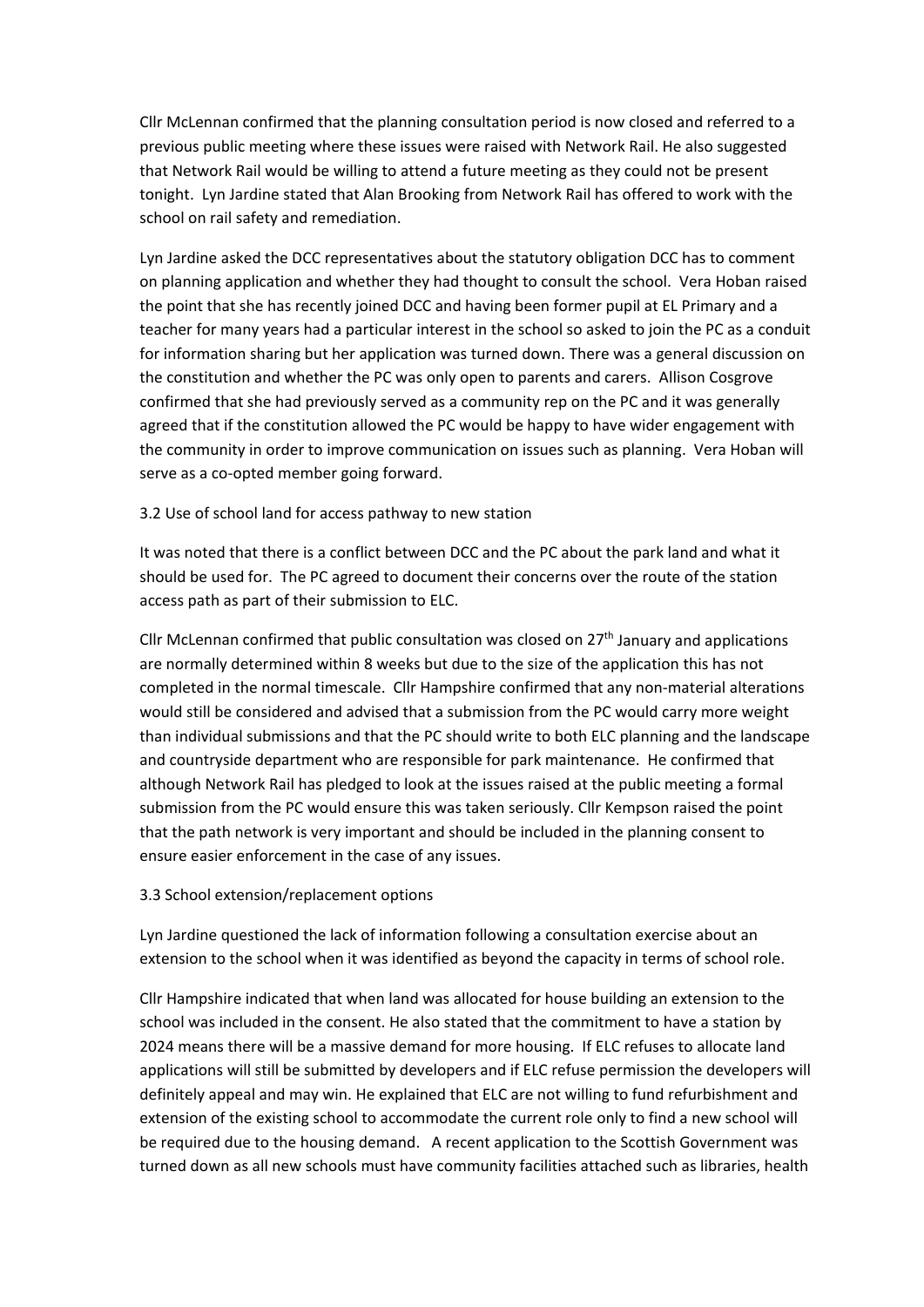facilities and other facilities that are available to the community when not required by the school. The next funding application to the Scottish Government needs to include the full design and location. He indicated that the school estates consultation resulted in lots of contributions from East Linton and that there would be a further consultation with the PC and wider community on the makeup and location of a new modern school with high quality community facilities. He confirmed that the local development plan is not aligned with the new houses and development which will come with the station and the school needs to progress quickly so it is likely that the council will propose a site and it will be up to the community to respond with their preferences.

Cllr McLennan agreed to share details of the procedure and timeline of the consultation process and will request that the education department communicate on the outcomes of the school estate consultation and provide details of next steps and indicative timelines.

Tara Wright questioned the urgency as this whole process seemed to be a repeat from 18months ago. Cllr Hampshire clarified that the station opening in 2024 and the resultant demand for housing, which cannot progress without a new school, is driving the urgency.

Lyn Jardine questioned whether DCC had any idea about what should happen to the existing school building in the event of a new school opening. Allison Cosgrove confirmed that DCC are not aware of any plans that ELC might have for the building but that Cllr Hampshire had indicated there would be a public consultation. She also commented that EL is not very well served in terms of school facilities compare to other communities in East Lothian. Vera Hoban confirmed that she responded to the school estate survey on behalf of DCC and that the view was that EL needs a school for the future and suggested that ELC must have a standard template for a new school that can be adapted to meet the community needs. Lyn Jardine agreed that the school estate has faults but commented that the staff is doing tremendous work in a substandard facility.

Gill Gardner explained how much the staff and pupils love the existing building with all its quirks and beautiful outdoor space. She accepted there were blueprints for schools but stated that the school community in East Linton would hate a generic school and hoped that the charm and character of the current building would make its way to new building.

Lyn Jardine expressed a hope that normal PC work could continue to improve the existing outdoor space but timescales for the new school need to be known. She indicated the discussion had been useful and made a plea for the dialogue to continue. ELC councillors agreed to be copied in on future meeting agendas and committed to attend if possible.

After the councillors left the meeting there was general discussion concluding that the mass expansion of East Linton was not welcome and there was a concern that it was not clear at the outset that more development and a new school was inevitable if the station was to progress.

4. Apologies and Approval of Previous Minutes The minutes of the meeting held on 11<sup>th</sup> March 2021 were approved.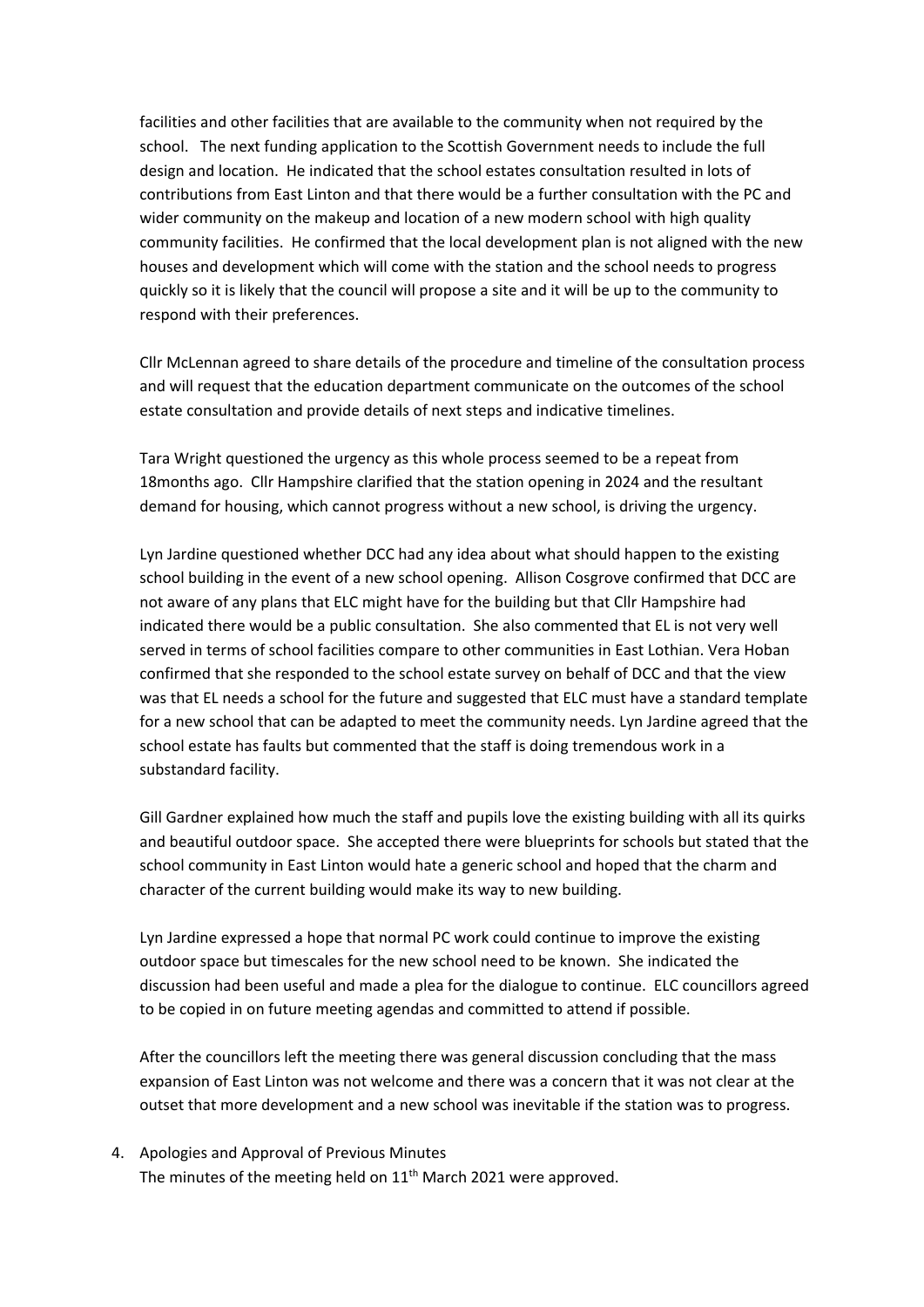#### 5. Finance Report and Funding Requests

Current balance at 31/03/2021 was £3,310.36 with £775 due in 50/50 cheques and £391.97 due to the school for the Christmas party food and P7 camp deposits (invoice from school now received). So in practice balance is c£2,100. Cheques for the draws are still to be distributed.

50/50 draw numbers for completed months were: March 2021 - 3, 16, 50

Four historic draws have been repeated as some winners had stopped their 50/50 payments. November 2020 - number 41 replaced with 17 December 2020 - number 15 replaced with 66 January 2021- number 63 replaced with 9 February 2021 - number 19 replaced with 24

The meeting agreed to provide funding to purchase t-shirts for a P6 tie-dye project.

## 6. Chair's Update

Lyn Jardine reported CAEL progress with Longstone community garden and planting up a bed near the school and also made everyone aware of the stall at the MART this weekend. She asked if the CAEL wildlife awareness project work can it be incorporated into curriculum.

#### 7. Head Teacher's Update

Gill Gardner reported on P4 involvement with Jo and Michaela from CAEL in sowing seeds and planting in the big bed near the white gates. She confirmed the school would be involved in activities around the trees at back of playground and the Longstone Community Garden and that Tommy Dale has offered to provide free compost to replant the boxes at the front of the school. She confirmed that she will be sending out the calendar for this term, that pupils seem settled and really happy to be back and that this will be a busy term with a parent consultation going live tonight at 6pm via Google meet. A template has been agreed for a report on each pupil tied into the learning powers at the school, the levels the pupils are working at and the support being provided for the core parts of the curriculum. This report will be distributed in June. P3 have designed a heritage trail where they can be heard telling the history of East Linton via QR codes at various locations. They have also started work with QMU drama department who are providing poet, actors and an audio company. Stories will be collected by the children from family or members of the community which will then be used in drama workshops to develop stories tied to local businesses with different chapters available at different locations. This project ties into the listening and talking work going on at school. P6 have started working with Catherine Wheels theatre group on a project on the subject of Islam where the first part involved a package being left with details of a bottle found in Whitby containing a message from the ancestors. The children were required to decipher the message and write back to 'Noreen'. They have responded in a very efficient manner in the belief this will ensure Noreen helps them. A weekly meeting will discuss what has been taken from that week's activity and to plan the next steps. The meeting was warned that people might see strange things appearing in the park!! Heather McDonald reported that there is no P7 camp this year but next week P7 will be involved in a week of activities with the outdoor learning team such as paddle sports on the Tyne, mountain biking on the John Muir trail, rock climbing at Traprain and tree climbing. Whilst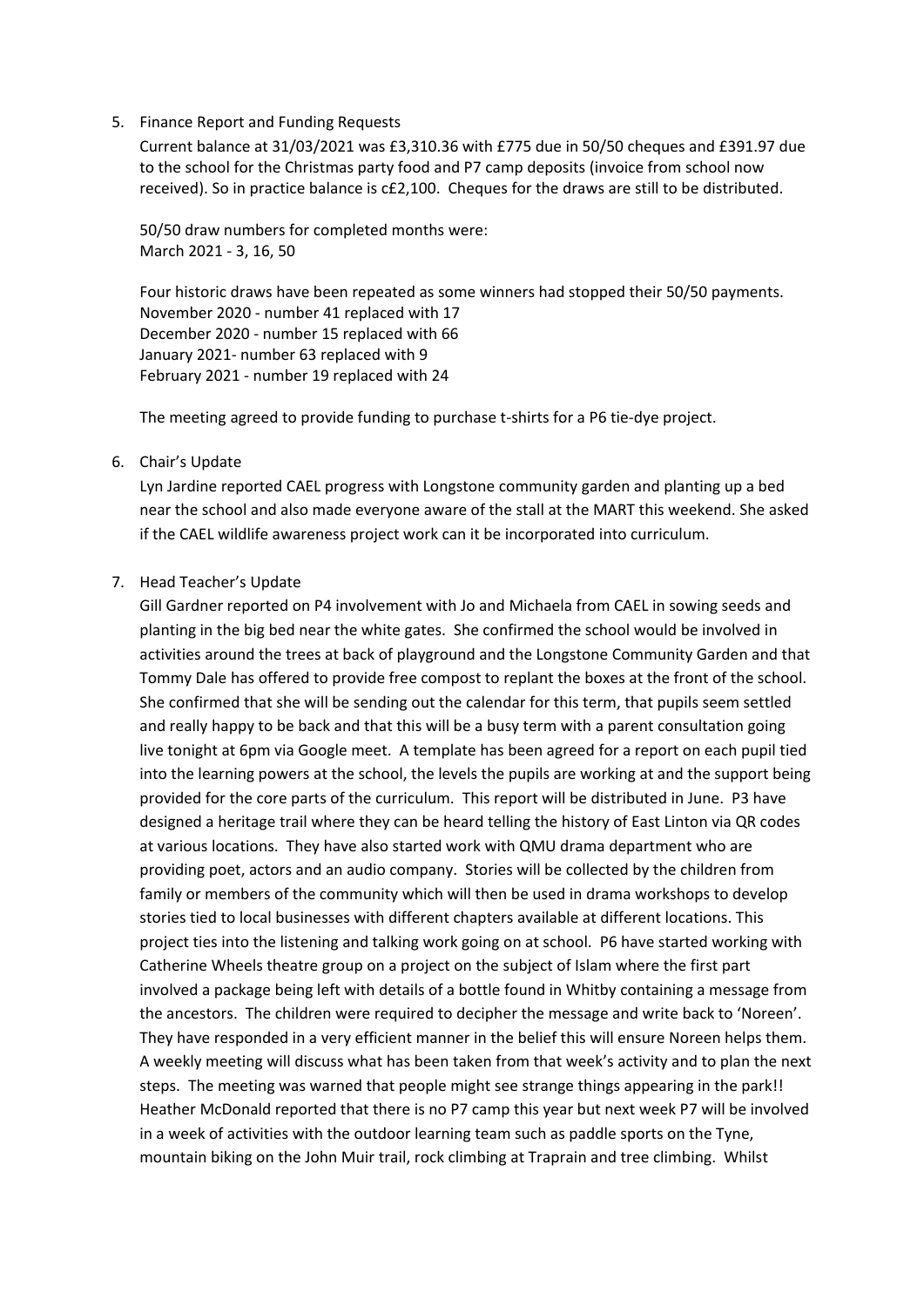engaging in these activities they will be looking for links with the Skyhawk book they have been reading.

Gill Gardner reported that running club starts next week, P6 are taking part in a Euroquiz, P7 are taking part in the Rotary Quiz, there will be a literacy day in May and the outdoor class room is being used. The school is also hoping to have a sports day within the current guidelines. Although the P7 show has had to be cancelled a creative event is being planned for a Friday afternoon where pupils will be presented with their yearbook and leavers book outside to allow parents to attend.

She reported the pupils are still operating in bubbles with tight rules on hand washing and sharing equipment.

Tracking meetings are ongoing as are Government standardised assessments for P1, P4 and P7. The Improvement Plan for next year is being worked on to highlight achievements from this year and to identify what has had to be carried forward to next year. This will include a government initiative on Children's rights in schools.

The PC were asked to encourage parents and carers to respond before June to the consultation and in general to any request from the school for feedback to allow staff to identify the priorities for improvements for next year and to confirm what is working and what is not. It is hoped that by the summer break there will be a joint consensus on what's being focussed on and how the PC can support that.

Lyn Jardine confirmed that communication can be an issue with limited personal conversations taking place and agreed to chase up website training for herself and Anne Hunter. Leigh Pleasance committed to send out her document of who's who in the PC once all pictures had been received and indicated that most of the representatives were members of WhatsApp year groups which seemed to work quite well.

Deborah Stitt asked when if the P1 letters were coming out confirming places and about the transition from nursery kids to P1. Gill Gardner confirmed details are on the way. Deborah Stitt asked if there would be a single P4 class next year and Gill Gardner responded that she was confident everyone would be happy with the class structure. Becca Bell asked if she could have the same confidence for P1/P2. Gill Gardner confirmed that there are lots of P1s but the class structure still looks nice and straightforward.

Margaret McKay reported that Stacy Walker has been chosen by the General Teaching Council to prepare a video about her training this year and has been put forward to present this to the East Lothian incoming probationers. This is good for Stacy's NQT year and also for school. Margaret McKay will also be involved with Gill Gardner in probationers training on talking to parents.

There was a general discussion on the intergenerational work which has been going on with delivery of VE day boxes and day centre visits and it was recognised that this benefits both generations with children learning they are part of wider community and that they should be